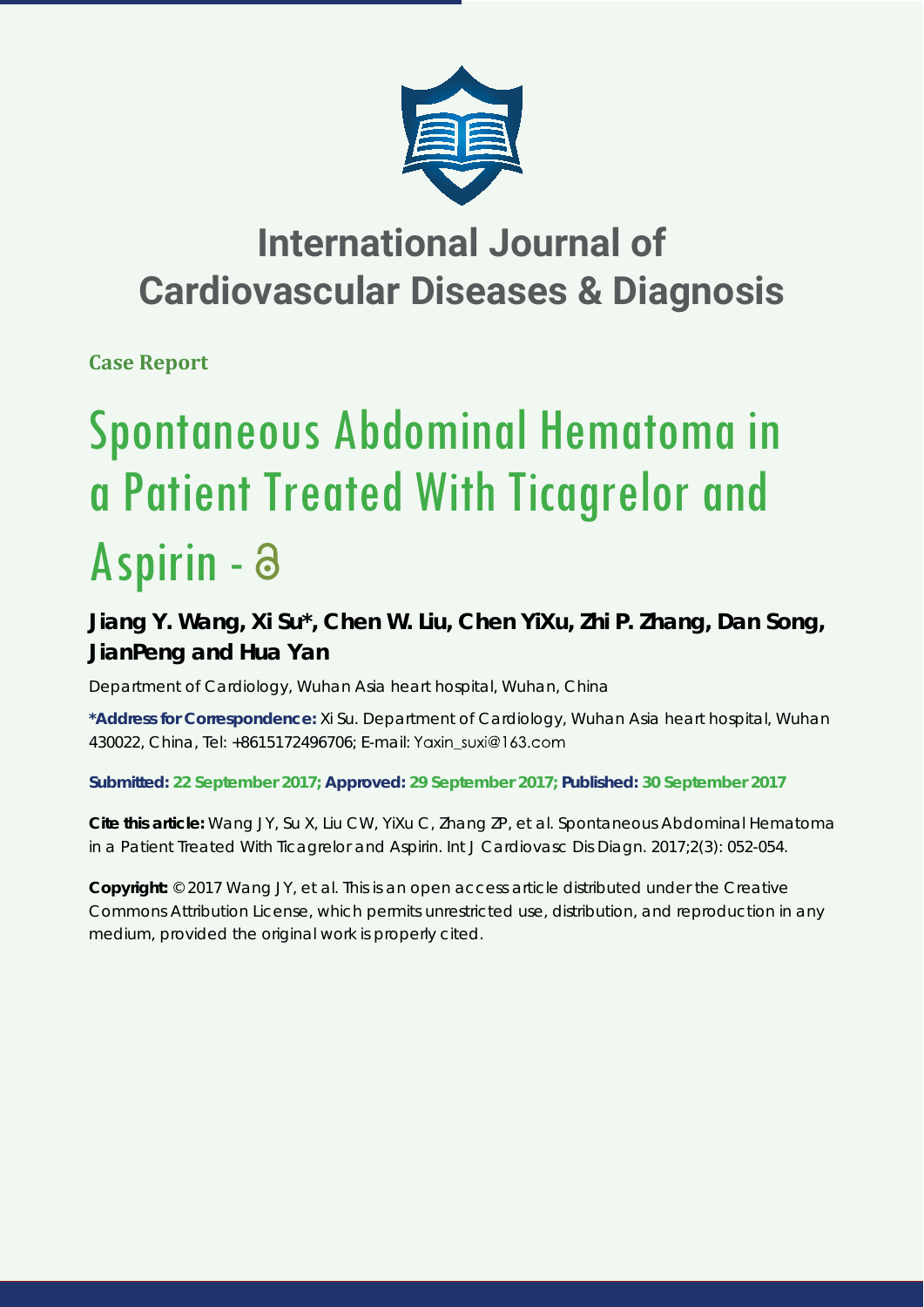#### **ABSTRACT**

Spontaneous Retroperitoneal Hematoma (SRH) is a potentially fatal and difficult to diagnose clinical entity defined as bleeding into the retroperitoneal space without associated trauma or iatrogenic manipulation. We present a case of spontaneous retroperitoneal hemorrhage after acute myocardial infarction involving anticoagulant agents.

We introduce a case of a 71-year-old woman with a clinical history of hypertension, who presented to the emergency department with chest pain of 3-day duration. On the Electrocardiogram (ECG) at emergency room, signs of left main (LM) or Proximal Left Anterior Descending (LAD) stenosis were presented with ST depression in leads I,II,AVL,AVF,V1 to V6 and ST elevation in lead AVR (Figure.1). Troponin I concentration was 0.324 ng per milliliter (reference range, 0 to 0.04 ng per milliliter) and hemoglobin concentration of 126g/L. The transthoracic echocardiogram demonstrated no ventricular wall motion abnormalities, aortic valve mild regurgitation, no signs of aortic dissection. Emergency personnel considered the diagnosis of acute myocardial infarction with routine protocol for NSTEMI including loading doses of aspirin (300mg), ticagrelor (180mg) and rosuvastatin (20mg) followed by intravenous injection of unfractionated heparin (5000U). Then he was transferred to the coronary care unit. Following a review by the cardiology team, the emergency coronary angiogram (the right radial artery path) revealed isolated critical stenosis of the ostial-LM and mid-LAD and total occlusion of RCA (Figure.2A, C). He is performed emergency percutaneous coronary intervention. The LM and LAD stenosis was successfully treated with a drug-eluting stent, respectively (Figure.2B).

Then he was transferred to the coronary care unit. While the patient experienced extreme abdominal pain, nausea and vomiting (gastric contents, no bloody substance) at the time of coronary care unit. At the time his heart rate 115 beats/min, blood pressure 78/43mmHg, there was not a thoracoabdominal bruit and hypoactive bowel sounds. The transthoracic echocardiogram demonstrated no cardiac mechanical complications. Abdominal ultrasound demonstrated no retroperitoneal hematoma. Electrocardiogram demonstrated no evidence suggests that myocardial ischemia. Troponin I concentration was 0.892 ng per milliliter and hemoglobin concentration of 79g/L. He initially was diagnosed as hemorrhagic shock, and we decided to perform blood transfusions. Based on current clinical evidence, the evidence was not sufficient diagnosis of gastrointestinal bleeding. Immediately following, on the abdominal computed tomography, signs of retroperitoneal hematoma were presented with bilateral perirenal fascia and peritoneum slightly thickened, bilateral iliac muscle swelling (Figure.3A-E). After rehydration, blood transfusion, reversal of anticoagulation therapy and hemodynamic stability, and the patient was discharged home on day 7.

Falling, crush injury, road traffic accidents, injury to the retroperitoneal organs, fracture of the pelvis or lower spine, and retroperitoneal vascular injury are all potential causes of retroperitoneal hemorrhage or hematoma. Spontaneous retroperitoneal hematoma is a much less common distinct clinical entity that can be lifethreatening [1]. Previous accounts consist mostly of small case-based series or single case reports that usually highlight the relationship between SRH and the use of antiplatelet or anticoagulant therapies [2-7].However, SRH is a more complicated disease, with considerable



**Figure 1:** On the Electrocardiogram (ECG) at emergency room, signs of Left Main (LM) or Proximal Left Anterior Descending (LAD) stenosis were presented with ST depression in leads I, II, AVL, AVF, V1 to V6 and ST elevation in lead AVR.



**Figure 2a-c:** The emergency coronary angiogram (the right radial artery path) revealed isolated critical stenosis of the ostial-LM and mid-LAD and total occlusion of RCA (Figure.2A, C). He is performed emergency percutaneous coronary intervention. The LM and LAD stenosis was successfully treated with a drug-eluting stent, respectively (Figure.2B).

heterogeneity. SRH is an uncommon clinical entity that can lead to serious complications if not recognized and treated immediately. Patients with SRH often presented in a hypovolemic state with pain in the abdomen, back, legs, or hips [8]. There was a strong but not absolute relationship between SRH and previous treatment with blood-thinning medications [8]. Management consisted of aggressive resuscitation and reversal of coagulopathy or interventional radiology procedures [8]. Physicians are encouraged to suspect SRH in patients with centrally located pain and signs of hypovolemia, regardless of anticoagulation or antiplatelet history.

In conclusion, SRH is an uncommon but potentially lethal entity with a non-specific presentation that can lead to misdiagnosis and delayed treatment. It could be suspected in patients who present with truncal pain or hypovolemia-related symptoms, regardless of anticoagulation or antiplatelet history. CT imaging was frequently used and effective for diagnosis. The majority of patients received intensive-care-unitlevel of care and aggressive support in the form of blood transfusion, reversal of coagulopathy, or procedures by interventional radiology. Surgery was rarely indicated.